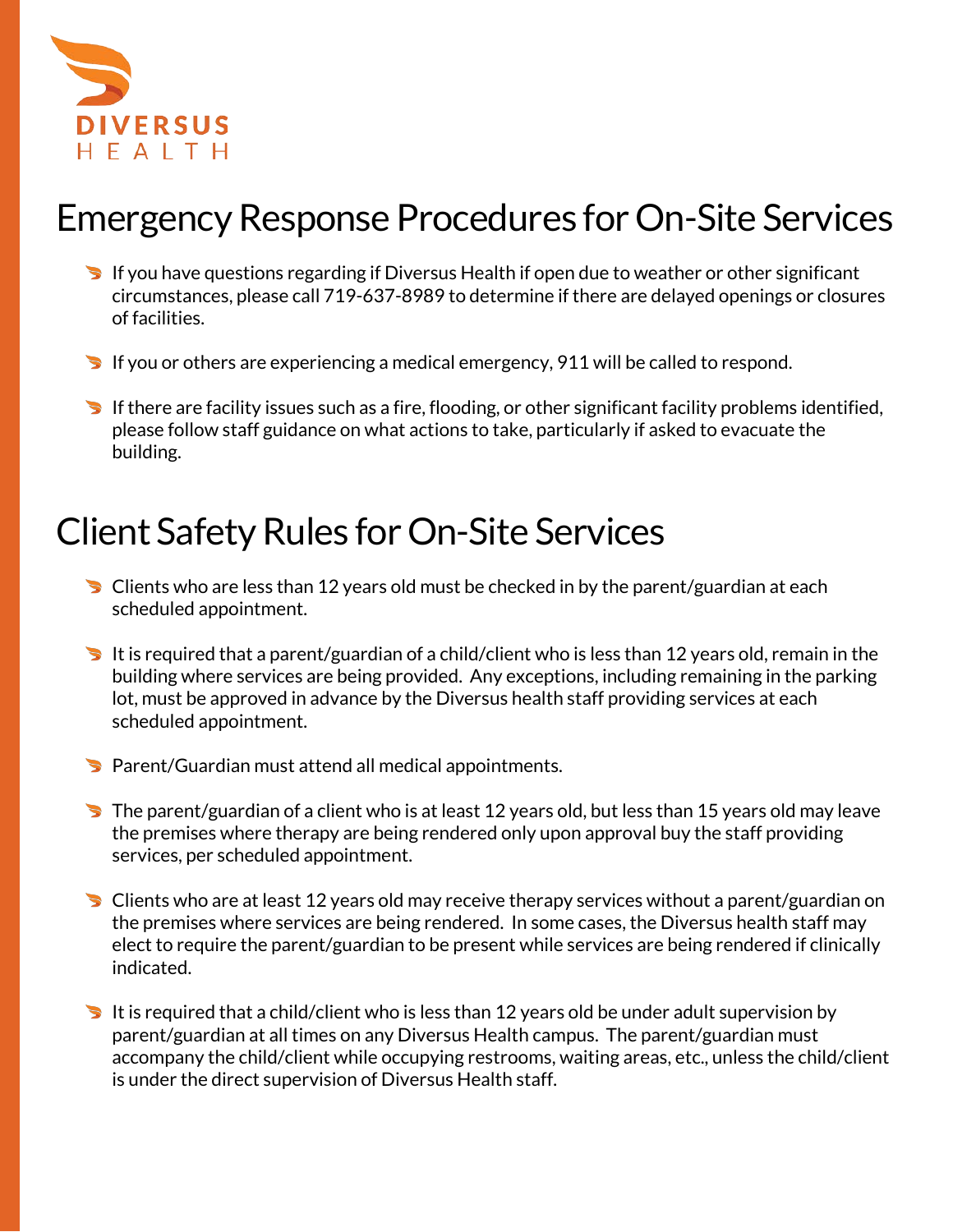

## We welcome all ADA Approved Service Animals



To serve the needs of all our clients and guests, you may be asked by an employee if the animal is required because of a disability and/or what the animal has been trained to perform according to ADA compliance requirements.



The ADA **does not** recognize animals whose sole function is to provide comfort or emotional support. Visit: [www.ada.gov/service\\_animals\\_2010.pdf](http://www.ada.gov/service_animals_2010.pdf)

Under Colorado state law HB16-1426 (effective January 2017), it is a crime to knowingly misrepresent an animal as a service animal. For example, indicating a non-service animal is a service animal to bring it into a public business that generally would not allow animals on the premises.

Under the ADA, service animals must be harnessed, leashed, or tethered, unless these devices interfere with the service animal's work or the individual's disability prevents using these devices.



**There are situations where we may ask that an ADA Service Animal be removed from the premises:**

- The animal is out of control and the handler does not take effective action to controlit.
- The animal is not housebroken.

Please ask to speak to a supervisor if you have questions about Diversus Health's animal policy.